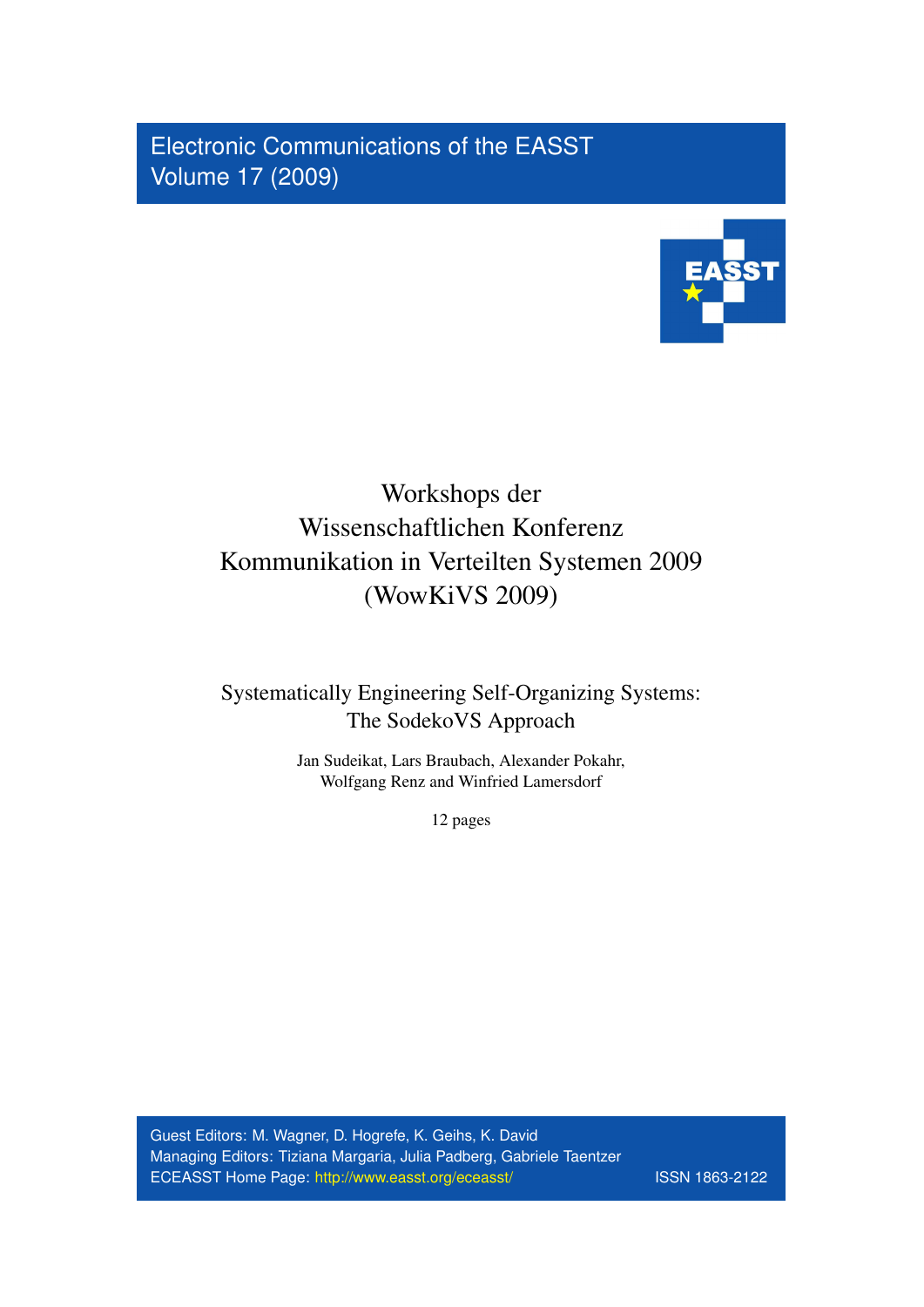

## Systematically Engineering Self-Organizing Systems: The SodekoVS Approach

<span id="page-1-0"></span>Jan Sudeikat $^1$  $^1$ , Lars Braubach $^2$  $^2$ , Alexander Pokahr $^2$ , Wolfgang  $\text{Renz}^1$  $\text{Renz}^1$  and Winfried Lamersdorf<sup>[2](#page-1-1)</sup>

1 [sudeikat; renz @informatik.haw-hamburg.de](mailto:sudeikat; renz @informatik.haw-hamburg.de) Multimedia Systems Laboratory, Hamburg University of Applied Sciences, Germany

<span id="page-1-1"></span><sup>2</sup> [braubach; pokahr; lamersd@informatik.uni-hamburg.de](mailto:braubach; pokahr; lamersd@informatik.uni-hamburg.de) Distributed Systems and Information Systems, Computer Science Department, University of Hamburg, Germany

Abstract: Self–organizing systems promise new software quality attributes that are very hard to obtain using standard software engineering approaches. In accordance with the visions of e.g. *autonomic computing* and *organic computing*, self–organizing systems promote self-adaptability as one major property helping to realize software that can manage itself at runtime. In this respect, self-adaptability can be seen as a necessary foundation for realizing e.g. self\* properties such as self– configuration or self–protection. However, the systematic development of systems exhibiting such properties challenges current development practices. The SodekoVS project addresses the challenge to purposefully engineer adaptivity by proposing a new approach that considers the system architecture as well as the software development methodology as integral intertwined aspects for system construction. Following the proposed process, self-organizing dynamics, inspired by biological, physical and social systems, can be integrated into applications by composing modules that distribute feedback control structures among system entities. These compositions support hierarchical as well as completely decentralized solutions without a single point of failure. This novel development conception is supported by a reference architecture, a tailored programming model as well as a library of ready to use self–organizing patterns. The key challenges, recent research activities, application scenarios as well as intermediate results are discussed.

Keywords: Distributed Systems, Self–Organization, Decentralized Coordination

## 1 Introduction

Innovative application scenarios are often very demanding with respect to the desired features the systems should exhibit. Examples include groups of small low-cost satellites that are able to perform a mission in concert,<sup>[1](#page-1-2)</sup> underground urban transport systems consisting of many small

<span id="page-1-2"></span><sup>1</sup> e.g. the NASA Autonomous NanoTechnology Swarm (ANTS) / Prospecting Asteroid Mission (PAM) project: http://ants.gsfc.nasa.gov/pam.html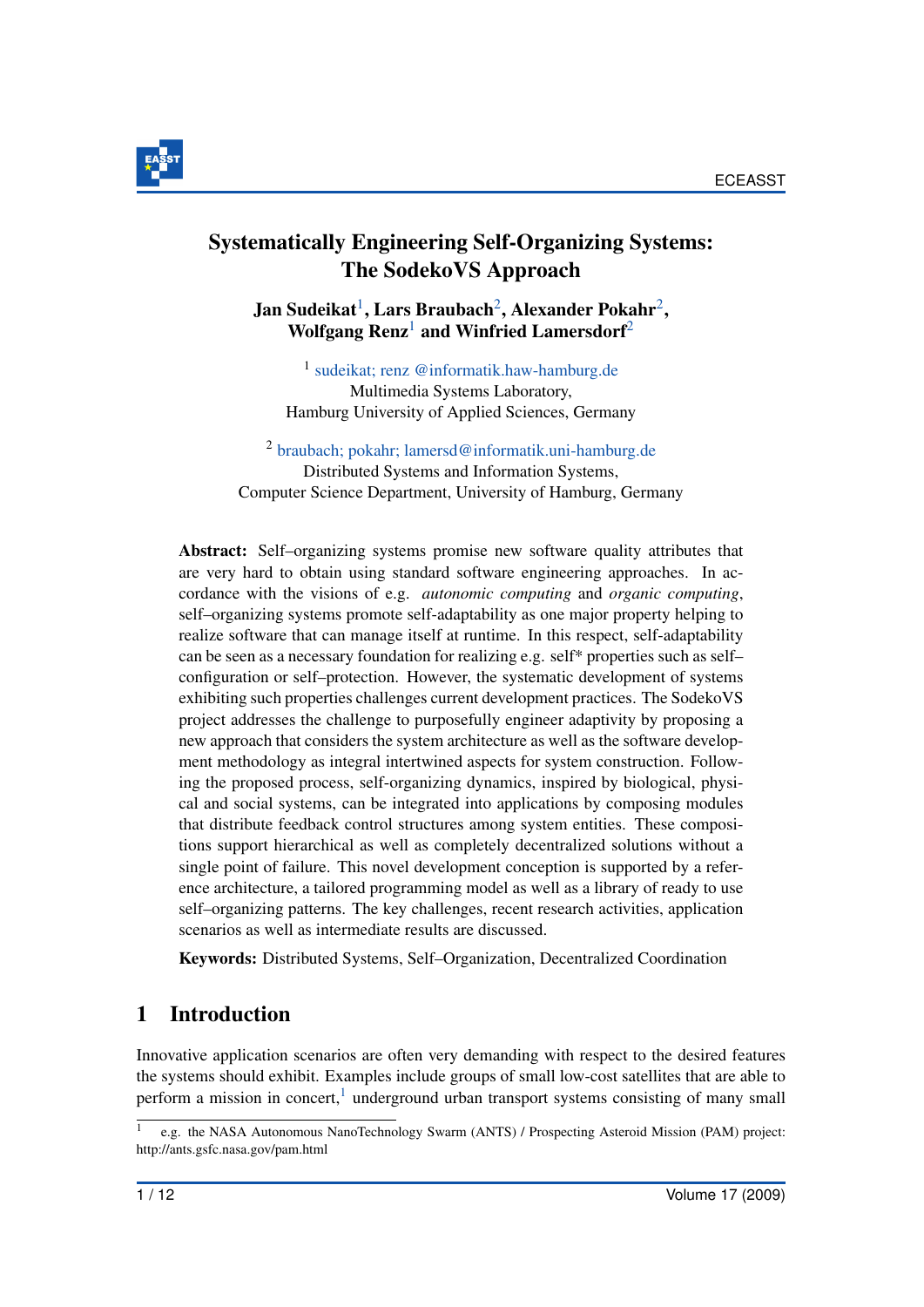

autonomous vehicles, each responsible for reaching an individual target area<sup>[2](#page-2-0)</sup> and the monitoring and automatic reconfiguration of server farms in case of changing environments (e.g. [\[KLT](#page-11-0)+08]). One requirement here is that, because single entities of the systems may fail at any point in time, e.g. a satellite runs out of energy or a server has a hardware failure, it is of vital importance that those breakdowns do not harm the overall system functionality.

All mentioned examples have in common that they assume a decentralized infrastructure consisting of a multitude of autonomous entities which have to interact in order to perform the intended functionalities. This high number of entities as well as the demand for autonomous behaviour in combination with coordinated actions requires novel software concepts. In addition, the ability to systematically construct these kinds of systems is also an important aspect, which is not well-supported until now.

In the new DFG-funded research project "*Selbstorganisation durch Dezentrale Koordination in Verteilten Systemen*" [3](#page-2-1) (SodekoVS) the aforementioned problems will be tackled by utilizing nature-inspired design paradigms. These provide coordination strategies to equip software architectures with adaptability and robustness, based on decentralized self-organization principles. The project mainly aims at making these strategies software technically applicable. Basis for this exploitation are a newly conceived generic reference architecture as well as an adapted development methodology for the systematic construction of such systems. The project shares parts of its vision with research directions like autonomic and organic computing, and tries to employ ideas from these areas wherever possible. Nonetheless, the focus of this project is more on the engineering area and thus more concerned with bringing together standard software-engineering approaches with nature-inspired paradigms and allow for exploiting them in a generic reusable way.

This paper is structured as follows. In the next section we discuss the concept of self– organization and motivate the utilization of this concept as a tool to engineer system adaptivity. In the following section [3,](#page-4-0) the imminent research challenges are presented that have to be addressed to enable the purposeful engineering of self–organizing processes. Application scenarios (section [4\)](#page-9-0) are outlined before we conclude and give prospects for future work.

## <span id="page-2-2"></span>2 Self–Organization in Software

The systematic utilization of self–organizing dynamics represents an important prerequisite for being able to construct challenging applications and equip them with the ability to manage themselves, allowing for desired properties like adaptability and robustness. Here, we will introduce the notion of self-organization and outline the current state of support for its software technical exploitation.

#### 2.1 Self–Management via Self–Organization

The term *self–management* has been coined to describe software systems that exhibit *adaptivity*, i.e. that adjust their configuration at run–time  $[MWJ^+07]$  $[MWJ^+07]$ . This view follows the black–box definition of adaptivity by [\[Zad63\]](#page-12-0) that characterizes adaptivity as the ability to respond to inputs

<span id="page-2-0"></span><sup>2</sup> e.g. the CargoCap Project: http://www.cargocap.de/

<span id="page-2-1"></span><sup>3</sup> Self–Organisation by Decentralized Coordination in Distributed Systems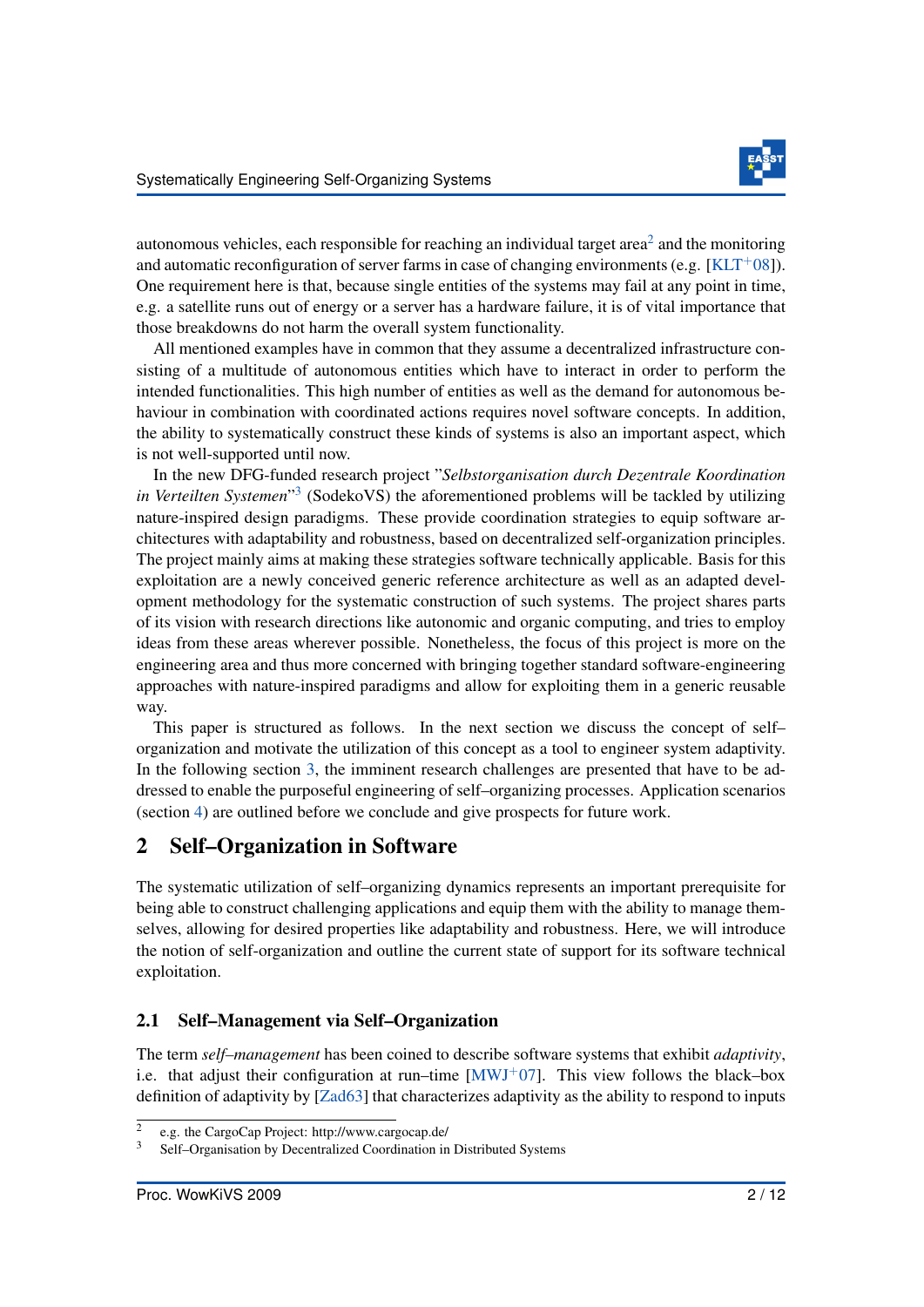

with *appropriate* outputs, where the appropriateness of responses is subject to system observers.

The establishment of self–management requires the introduction of *control loops*. Systems are to be monitored, the appropriateness of perceived states is to be evaluated and actions are to be selected and enacted that adjust the systems configuration. Several research efforts, most prominently the *autonomic* [\[HM08\]](#page-11-2) and *organic* [\[SOR07\]](#page-12-1) computing initiatives, have estab-lished frameworks<sup>[4](#page-3-0)</sup>, design patterns [\[SOR07\]](#page-12-1) and architectures [\[RMB](#page-11-3)<sup>+</sup>06] that facilitate the creation of *managing* elements that automate these activities, i.e. establish closed control loops.

The term *self–organization* originates from the description of physical, biological and social phenomena, where global structures arise from the local interactions of individuals (e.g. particles, cells, agents, etc.) [\[SGK06\]](#page-12-2). Self–organizing system operate completely decentralized, self-actuate the rise of structures and behave adaptive while being subject to perturbations. These phenomena can be observed when system elements act autonomously and their activities influence each other mutually. These influences enable *decentralized coordination* by distributed control loops. A canonical example is the so–called *Ising*-Model<sup>[5](#page-3-1)</sup> that explains ferro–magnetization as a cooperative effect of micro–magnets, so–called *spins*. The magnetization of these influence each other and when individual spins are able to adjust their heading, these align to a coherent magnet field. Self–organization is distinct from *emergence*, which describes the establishment of higher level artifacts that are irreducible to the constituent system entities. Self–organization is often a prerequisite to emergent properties, but a distinct concept [\[DH04\]](#page-11-4).

Self–Organized phenomena are a threat and at the same time an opportunity for the development of adaptive applications. Self–organization threatens todays applications as it may be introduced unintendedly, e.g. discussed in [\[Mog05\]](#page-11-5). It is non–trivial to foresee the mutual, transient influences among autonomous, distributed entities that may lead to cooperative effects. Influences can be caused by direct perceptions or indirect dependences, i.e. due to shared resources. While superior management entities can be used to dampen these effects, approaches to consider and plan for self–organized phenomena are indispensable. The purposeful utilization of self– organization is an active field of research [\[SGK06\]](#page-12-2) and has been proven useful as software design paradigm for self-managing systems in several application domains [\[PB04,](#page-11-6) [NT04,](#page-11-7) [SR08a\]](#page-12-3).

The utilization of this paradigm promises to *weave* adaptive properties into applications, i.e. to inherently manifest adaptive properties. By controlling the collective adjustment of component configurations, the coherent adjustment of the system itself can be conceived. This design approach is attractive as it allows to distribute problem solving computations among system entities. The absence of dedicated managing entities fosters achieving robustness, scalability and failure recovery. However, developers need to be aware that self–organized mechanisms often only provide near–optimum solutions and can be outperformed by centralized managers that have complete knowledge. The distribution of problem solving power also requires background processing in the coordinated elements.

#### <span id="page-3-2"></span>2.2 Developing Self–Organizing Systems

Developers of self–organizing applications face the dilemma how to design the the constituent entities (micro-level) in order to establish the intended system–wide properties (macro-level).

<span id="page-3-0"></span><sup>4</sup> e.g. the Autonomic Computing Toolkit: http://www.ibm.com/developerworks/autonomic/overview.html

<span id="page-3-1"></span><sup>5</sup> e.g. see http://ccl.northwestern.edu/netlogo/models/Ising for an example simulation model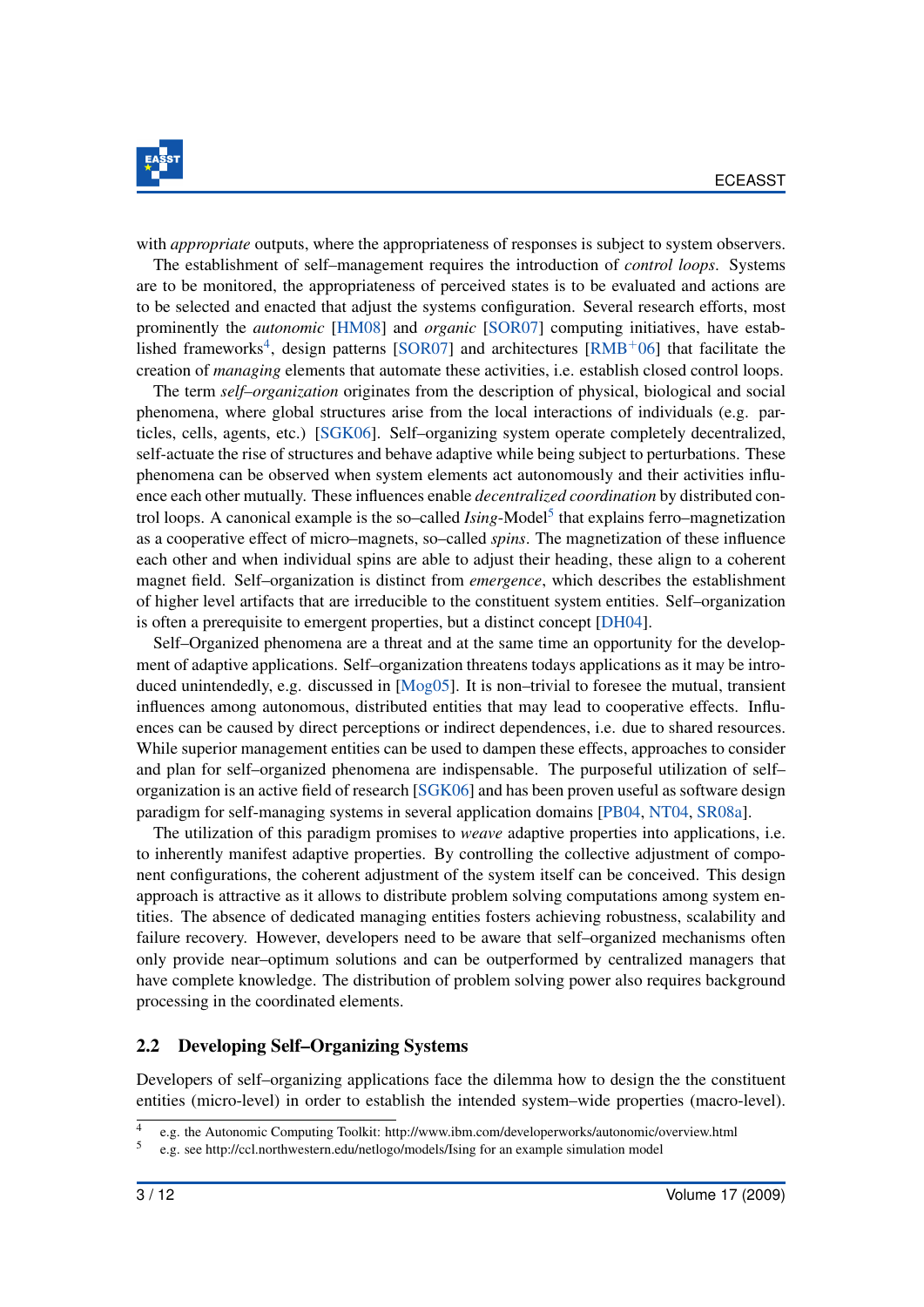Prominent tools for the development of self–organizing applications are field–tested *coordination strategies* and simulation–based bottom–up *development procedures*, e.g. reviewed in [\[SR08a\]](#page-12-3). These provide practical guidance on how to conceive and revise non–linearly coordinated system properties.

Strategies for the coordination of autonomous entities typically take inspiration from natural, e.g. physical, biological or social, self–organizing systems that serve as *design metaphors* (e.g. catalogued in [\[MMTZ06\]](#page-11-8)). Following these designs, entities (agents) communicate via so–called *Decentralized Coordination Mechanisms* (DCM) [\[DH06a\]](#page-11-9). For example, the trail formation of ant during *ant foraging* can serve as design inspiration and is realized by distributing *digital pheromones* [\[PB04\]](#page-11-6). The nature–inspired metaphors provide reusable patterns of control loops [\[SR08a,](#page-12-3) [SR07b\]](#page-12-4) that can be realized by allowing entities to collectively adjust their local behaviors. Individual adjustments are based on *information flows* among entities. Decentralized coordination mechanisms guide their realization by direct or environment–mediated interactions that provide dynamics for spreading and decaying information. E.g. digital pheromones evaporate, therefore allowing old, i.e. not reinforced, information to die out.

The behavior of self–organizing applications arises from the coaction of individuals. Therefore, it cannot be directly inferred from the designs of the individual components but it is necessary to observe the effects of the sum of agent interactions [\[Edm04\]](#page-11-10). Simulation–based development procedures support the utilization of self–organizing applications that treat development as a sequence of experiments [\[Edm04\]](#page-11-10).

#### 2.3 Existing Obstacles for Using Self–Organization in Software Systems

The construction of self–organizing applications challenges current development practices. The decision to utilize self–organizing dynamics has impact on the the development procedure and the application structure. The available design patterns primarily serve as design inspirations, and expert knowledge is required to map these ideas to application domains. In order to anticipate the effects of changes within an element type on the globally rising structure, system simulations are required. Simulations need to be conducted repeatedly to ensure that the intended mechanism / metaphor combinations are capable to exhibit the intended dynamics as well as to quantitatively tune implementation parameters [\[Edm04\]](#page-11-10). The results are therefore often highly customized algorithms that cannot easily be reused, i.e. adjusted to further application domains.

The systematic design of decentralized self–organizing systems is scarcely supported. The derivation of guidelines and heuristics for the utilization, selection and combination of coordination strategies [\[PB04\]](#page-11-6) is impaired by a lack of practical modeling approaches and the diversity of available coordination strategies and corresponding simulation / implementation frameworks. Moving towards the purposeful engineering of self–organized dynamics requires to provide self– organizing dynamics as modeling and implementation concepts, to allow their systematic treatment, reuse and exchange, by non–expert development teams.

## <span id="page-4-0"></span>3 SodekoVS: Toward Engineering Self–Organization

The SodekoVS project aims at providing self–organizing processes as reusable elements that developers can systematically integrate into their application designs. The utilization of self–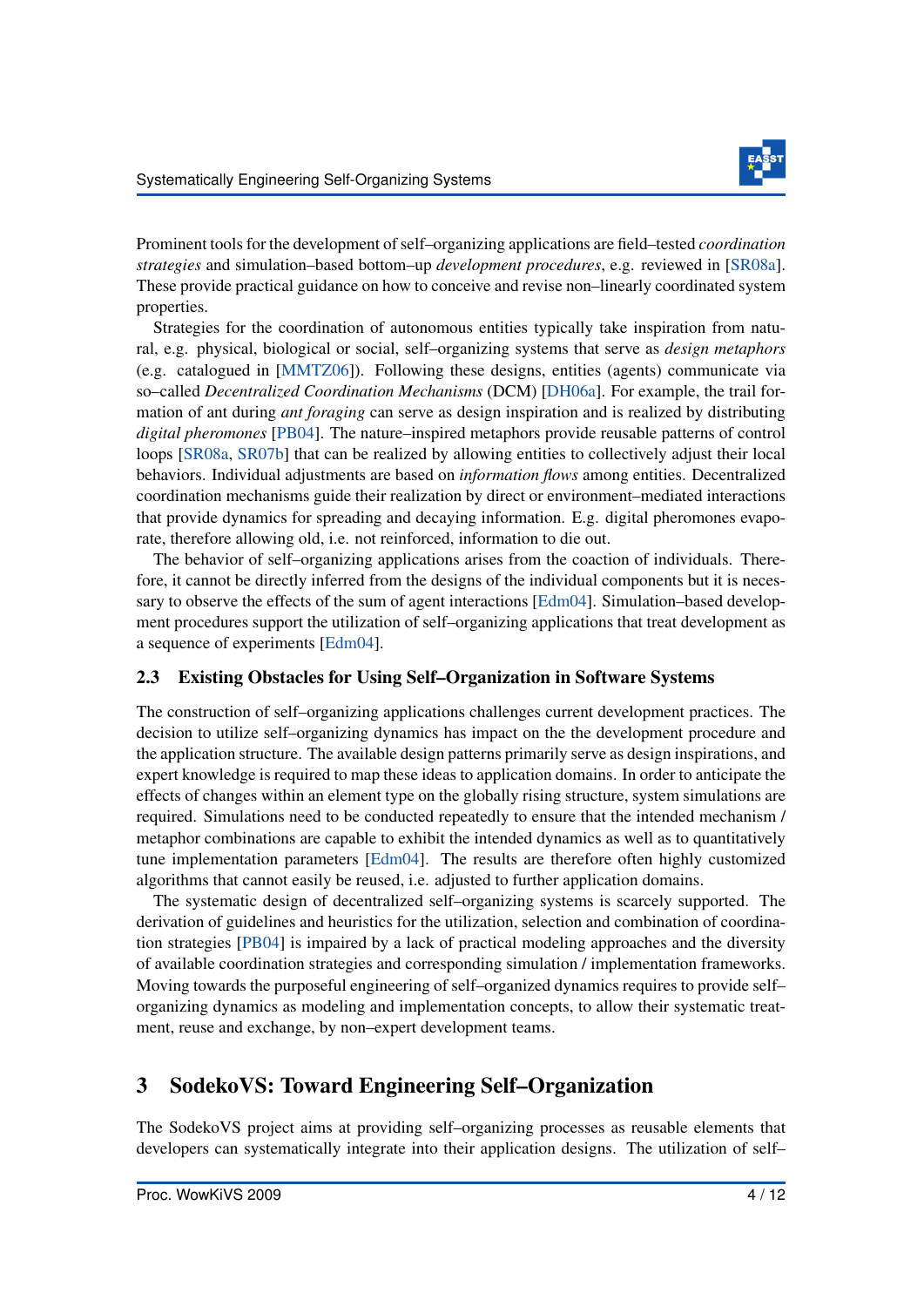

organization in software engineering is addressed by providing a *reference architecture* that offers a conceptual framework for the configuration and integration of self-organizing processes (cf. section [3.1\)](#page-5-0). The integration is guided by adjusting methodical development procedures (cf. section [3.2\)](#page-7-0). Following this conception, coordination mechanisms are made available as middleware services (cf. section [3.1.1\)](#page-5-1). A minimal-intrusive programming model (cf. section [3.1.2\)](#page-6-0) allows developers to configure and integrate representations of nature-inspired coordination strategies in their applications. The systematic utilization of these development tools requires support to design, i.e. model, select, combine and refine self-organizing dynamics (cf. section [3.2.1\)](#page-7-1), and to simulate *qualitatively*, at early development stages, as well as *quantitatively*, the resulting application prototypes (cf. section [3.2.2\)](#page-8-0).

### <span id="page-5-0"></span>3.1 Architectural Challenges

The aim of the reference architecture is to provide a conceptual framework for the integration of miscellaneous coordination strategies into application designs. It guides the interplay of application dependent component functionalities and their coordination and therefore prepares a constructive approach to the utilization of self–organization. This coherent environment for the definition and implementation of self–organized coordination provides a framework to the assessment, comparison and combination of different self–organizing mechanisms. In addition, the architecture is devised to support the systematic development of self–adaptive applications (cf. section [3.2\)](#page-7-0). The architectural conception makes minimal assumptions on the elements that are to be coordinated and therefore allows to supplement also specialized management architec-tures, like controller hierarchies from autonomic computing (e.g. [\[SOR07,](#page-12-1)  $RMB<sup>+</sup>06$  $RMB<sup>+</sup>06$ ]).

#### <span id="page-5-1"></span>3.1.1 Providing Self–Organizing Dynamics as Software Components

The diversity of coordination strategies, description formats and implementation / simulation frameworks complicates the treatment of self–organizing dynamics as reusable, exchangeable software components. The unification of mechanism description and implementation models promises a coherent architectural view–point and implementation environment.

In order to examine the ability to adapt self–organizing dynamics to application specific problems, a library of coordination mechanisms is provided. A generic usage interface allows their reuse and facilitates their software technological treatment. The provided library provides a catalogue of mechanism pattern as reusable components that provide systematic problem–oriented descriptions of mechanisms in an abstract, reusable format. This facilitates the selection and combination of mechanisms.

Figure [1](#page-6-1) shows the reference architecture [\[SR08b\]](#page-12-5) for self–organizing application, which is meant as a coarse blueprint for applications having some self–organization features. It consists of three abstraction layers. The top most application layer contains the standard application functionalities and in addition may have a link to agents, which are mainly responsible for realizing the self–organization characteristics, but may also exhibit other application functionalities. The coordination layer placed below consists of the agents as well as a substrate, which may contain one or more coordination media. Mechanism instances are encapsulated in distinct *coordination media* and are interfaced by coordination components that allow to modify agent states.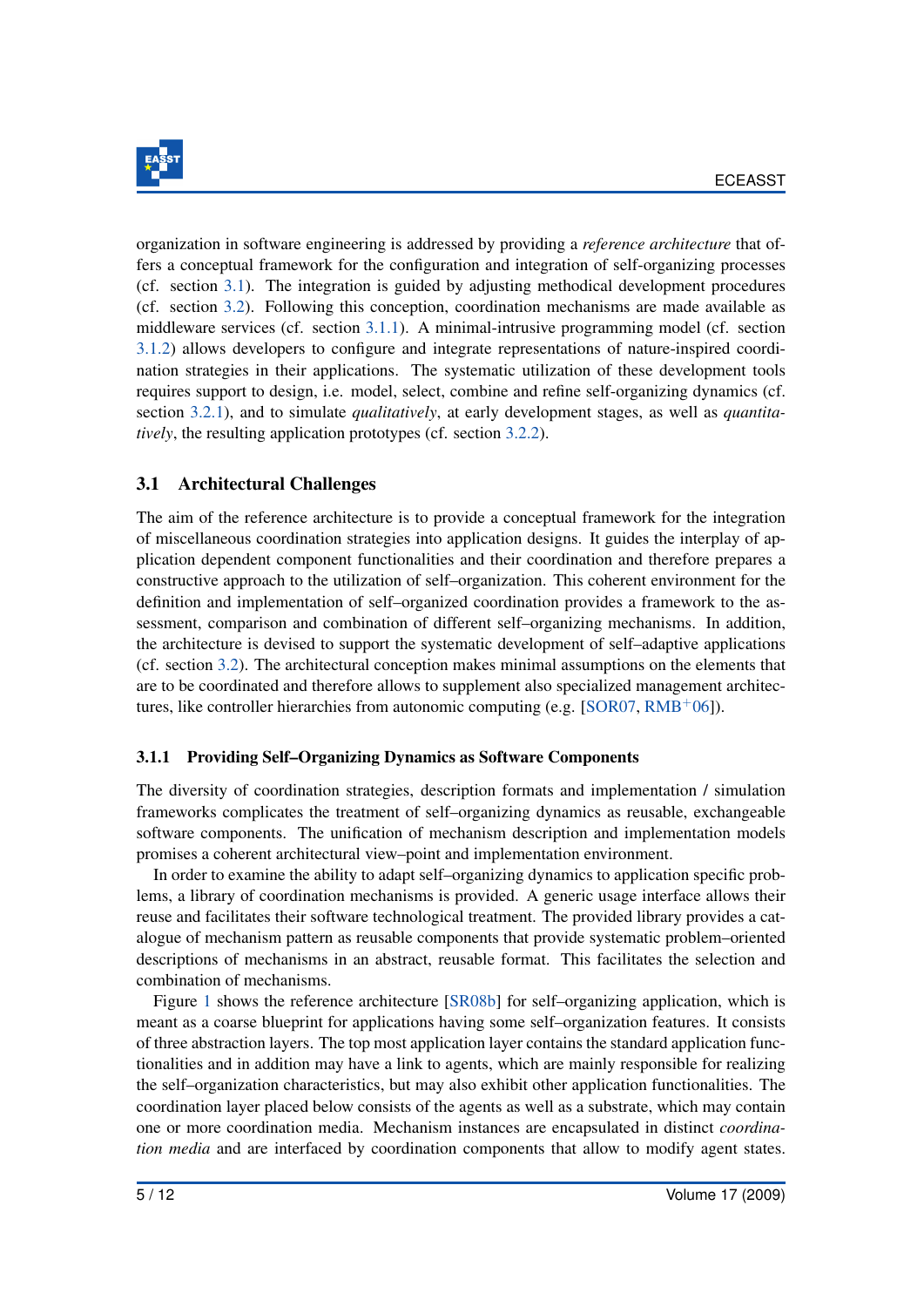

This model allows to enact coordination strategies by (1) configuring the component internal information to be exchanged, (2) defining the dynamics of the information flows between components and (3) declaring how individual components adjust their local activities (cf. section [3.1.2\)](#page-6-0). Finally, the execution infrastructure layer is responsible for providing basic services to the coordination layer. These services e.g. include the agent management and execution.

Based on detailed classifications of coordination mechanisms properties [\[SR08a,](#page-12-3) [DH06a,](#page-11-9) [SGK06\]](#page-12-2) generic environment and interaction models remain to be devised that combine and provide the functionalities that allow coordination media to be configured to resemble the dynamics of established coordination mechanisms (cf. section [2.2\)](#page-3-2).

<span id="page-6-1"></span>

Figure 1: SodekoVS reference architecture, following [\[SR08b\]](#page-12-5).

#### <span id="page-6-0"></span>3.1.2 Application Integration

Designs of self–organizing applications typically harmonize the coordinated subjects and the means to their coordination, i.e. component and coordination models are tightly coupled. The systematic utilization of the provided coordination media demands conceptual and technological solutions to defining the correct interplay of coordination interactions and application dependent component functionalities. A generic usage interface is required that respects component autonomy and allows the reliable integration of inter–component coordination. The integration interface abstracts from the specific coordination mechanism instances, therefore supporting their arbitrary integration as well as their interchangeability and reconfiguration.

The encapsulation of self–organizing mechanisms and their integration in agent models has found minor attention. In [\[SPK06,](#page-12-6) [SRR06\]](#page-12-7), adjustments of agent models have been proposed that allow to equip individuals with observer / controller components that enforce self–organizing dynamics by monitoring and modifying agent states. These approaches facilitate the separation of mechanisms to the enforcement of self–organizing dynamics from the application development, i.e. the construction of application dependent agent models.

In [\[SR08b\]](#page-12-5), an alternative, minimal–intrusive approach has been proposed that allows developers to control the influences of coordination services (cf. section [3.1.1\)](#page-5-1) by annotating agent models. These annotations define which agent internal elements are monitored and effected by coordination services.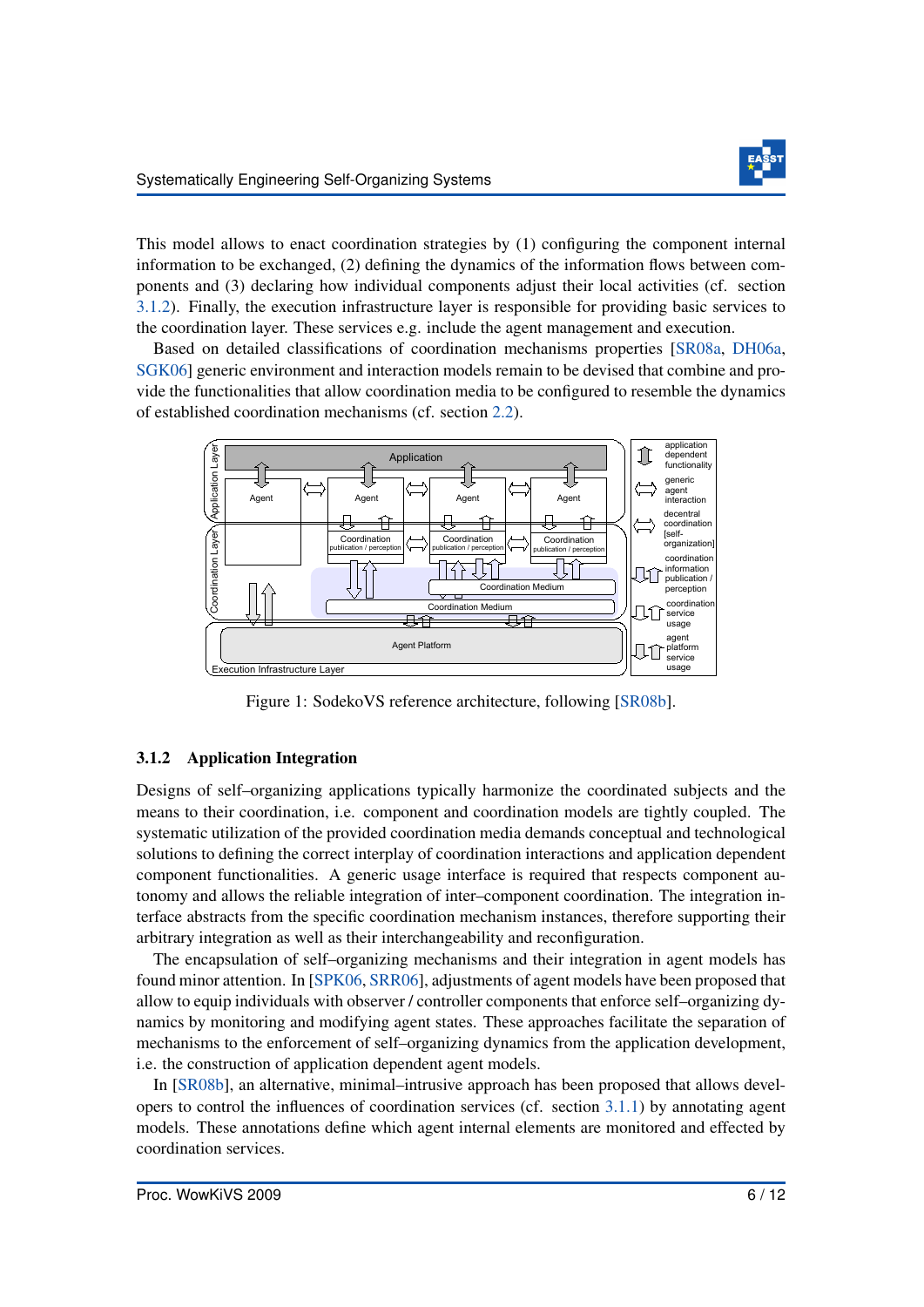

This approach promises the separation of coordination and application models. It aims at providing a generic integration interface that abstracts from mechanisms details. Enabling this independence from mechanism implementation details is required to facilitate the coherent definition of coordination strategies and the interchangeable usage of coordination mechanisms.

### <span id="page-7-0"></span>3.2 Methodical Challenges

The outlined reference architecture allows to resemble nature–inspired self–organization strategies and integrate them in conventionally developed software systems. Supporting the systematic integration by a generally accepted development process is a practical challenge and requires tools to the design and evaluation of self–organizing dynamics. Figure [2](#page-7-2) denotes a conceptual view on integrating self–organization. Incremental development activities are supplemented with activities that address the manifestation of self–organizing phenomena (I–V). While developers design the functionality of their applications, they revise the decentralized coordination of component activities in interleaved development activities. Supplements to the *requirements* activities (I) facilitate the description of the intended application dynamics [\[SR07a\]](#page-12-8). During *analysis* activities (II), it is examined which instances or combinations of coordination metaphors (cf. section [2.2\)](#page-3-2) can bring by the required adaptivity, i.e. component activity coordination. *Design* activities (III) detail the models of selected coordination strategies and configure the coordination mechanisms that are used for their realization [\[SR09a\]](#page-12-9). These activities prepare the *implementation* / integration (IV) of the coordination dynamics within the application software. This is facilitated by a library of mechanism instances to be configured and accessed by a generic usage interface. *Testing* (V) activities are supplemented with the simulation-based validation that component coaction meets the given requirements, i.e. manifests the intended adaptiveness. The detection of variations enforce tuning mechanism parameters (III) and/or coordination redesigns (II).

The major challenges in providing these development activities consist in conceiving practical means to model self–organizing dynamics that facilitate design activities, i.e. coordination strategy selection, combination and refinement (cf. section [3.2.1\)](#page-7-1). The validation that modeled and implemented dynamics meet system requirements is a laborious effort that explicit models of intended dynamics promise to support by tailored system simulations (cf. section [3.2.2\)](#page-8-0).

<span id="page-7-2"></span>

Figure 2: SodekoVS development activities.

#### <span id="page-7-1"></span>3.2.1 Designing Self–Organizing Dynamics by Refining Coordination Strategies

Approaches to model self–organizing dynamics typically rely on sophisticated formalisms that facilitate the derivation of macroscopic system properties from local element specifications e.g.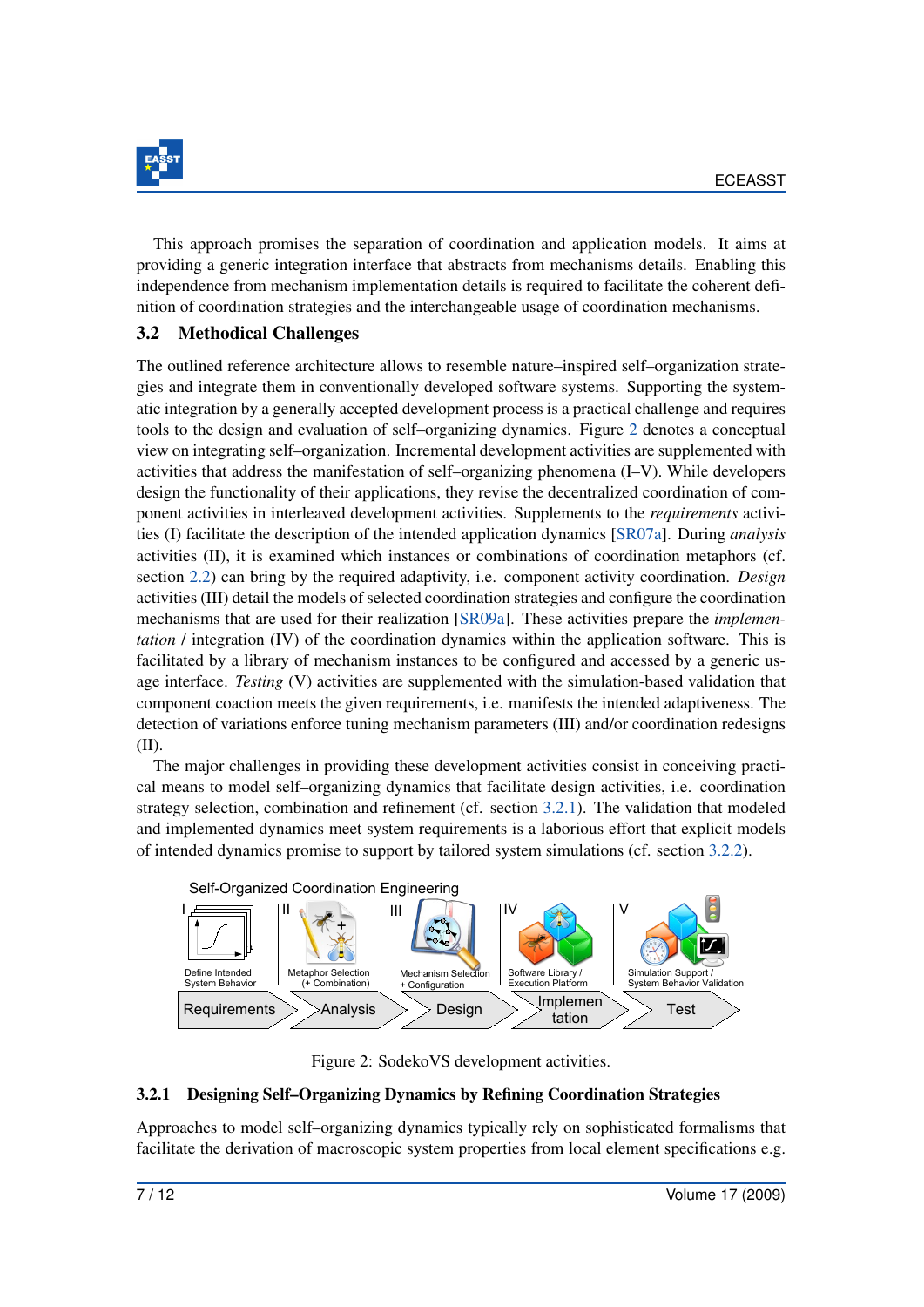

[\[RZT07\]](#page-12-10). Facilitating the *incremental* design of these dynamics requires modeling formalisms that support refinement operations and allows to *align* coordination models with application designs. Systematic utilization of coordination strategies demands that guidelines for the selection and combination of design models can be derived from strategy descriptions.

Distributed control loops have been identified as the driving force of self–organizing dynamics (e.g. in [\[PB04\]](#page-11-6), cf. section [2\)](#page-2-2) and their explicit modeling promises an approach to relate coordination models to entity designs. In [\[SR07b,](#page-12-4) [RS08,](#page-12-11) [SR09a\]](#page-12-9) this approach has been proposed to describe the coordination in agent–based applications. The proposed modeling notions take inspiration from the macroscopic modeling level that is adopted by *System Dynamics* (SD) modeling concepts [\[Ste00\]](#page-12-12). SD describes systems in terms of system state variables, i.e. accumulative values of system qualities, and causal relations among them which denote the rates of change of variable values. This view–point highlights how system elements mutually influence and therefore facilitate the description of feedback loops. Transferring these *systemic* modeling notions to the semantics of agent–based application designs [\[SR09a\]](#page-12-9) allows to describe how agent activities influence each other as well as environment properties. Hence, this modeling approach provides an additional view–point on detailed agent designs and the derived models indicate the dynamic system behavior [\[Ste00\]](#page-12-12).

The approach has been successfully applied to describe the requirements on the adaptivity of self–organizing applications [\[SR07a\]](#page-12-8). These descriptions utilize systemic application models and classify the space of possible system configurations, i.e. possible value ranges of state variables. In this respect, adaptivity is described by transitions between types of macroscopic system states.

Coordination strategies provide reusable means to steer the collective reconfiguration of components. Enabling their methodical utilization demands to support their selection, combination as well as the configuration of coordination mechanism implementations. The systematic selection of coordination strategies hasn't been significantly supported in literature. An exception is [\[DH06b\]](#page-11-11), where coordination mechanisms have been associated to the properties of the macroscopic system behaviors that they are capable to enforce. Coordination metaphors have been classified (e.g. see [\[MMTZ06\]](#page-11-8)) but unambiguous criteria for the systematic selection remain to be derived. Systemic modeling notions allow to describe coordination strategies. These descriptions particularly facilitate the anticipation of the macroscopic behaviors that result from strategy utilizations either by deriving simulation models or their mathematical treatment. Therefore, this approach promises to facilitate the combination of coordination strategies, e.g. as approached in [\[SR07b,](#page-12-4) [RS08,](#page-12-11) [DH06a\]](#page-11-9).

These results demonstrate that models of application dynamics can be mapped to agent– oriented design models. The detailed examination of their relation remains future work. It needs to be examined how to derive systemic models from established design notations, possibly supported by tools to maintain the consistency of both modeling levels.

#### <span id="page-8-0"></span>3.2.2 Validation–Support for Self–Organized Applications

Systematic development of self–managing applications demands approaches to validate that systems exhibit the intended characteristics. When the self–management is realized via self– organization, structured procedures are required to to check that the coaction of system elements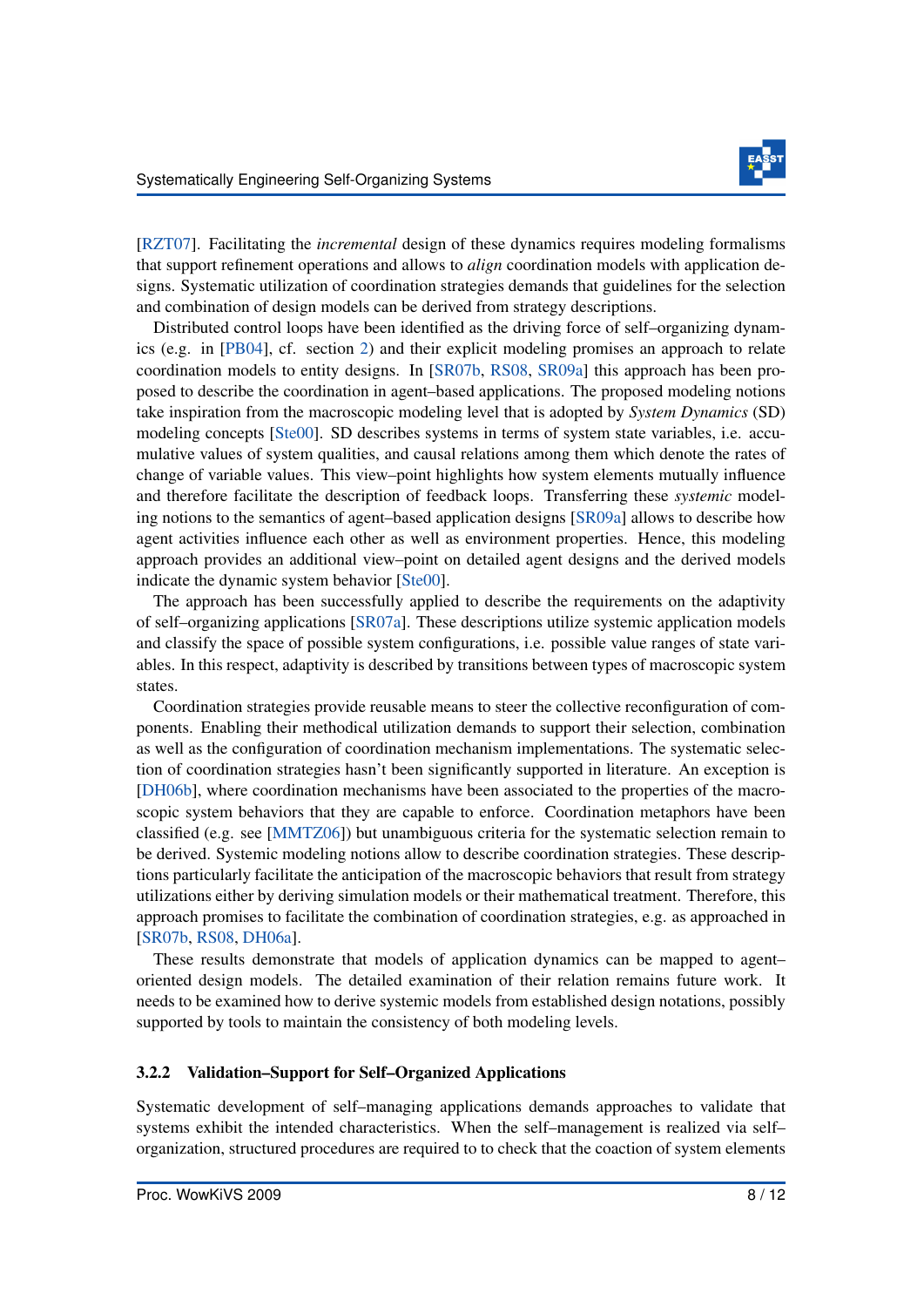

gives rise to the expected system behaviors. Basically, two different approaches can be exploited. Formal verification of self–organizing dynamics (cf. e.g. [\[RZT07\]](#page-12-10)) and systematic simulation studies [\[Edm04\]](#page-11-10). Simulation approaches are generally applicable and do not require advanced mathematical skills from developers and hence fit better for mainstream software development.

Self–organizing applications designs can be validated by both *qualitative* as well as *quantitative* simulations. Qualitative simulations (cf. e.g. [\[GVO06\]](#page-11-12)) allow to check at early development stages that application designs are capable to exhibit the intended system behaviors. Developers derive simulation models from application designs, examine their dynamic properties and when indicated revise application designs. Within the SodekoVS framework, developers will apply simulations to check that combinations of coordination strategies are capable to meet system requirements.

Realizations of coordination strategies (cf. section [3.1.2\)](#page-6-0) need to be simulated to validate their qualitative behavior as well as to quantitatively adjust implementation parameters. The definition of simulation experiments and the interpretation of their results requires manual effort. The SodekoVS framework aims to support and automate these. The ability so simulate applications will be integrated in the coordination middleware service (cf. figure [1\)](#page-6-1). This allows to directly simulate the application code, possibly equipped with mock third party elements, and reduces the effort to repeatedly check the effects of decentralized coordination. The definition of system requirements (cf. section [3.2.1\)](#page-7-1) facilitates the definition of *hypotheses* on the manifested causal relations among system variables that can validated via system simulations [\[SR09b\]](#page-12-13). This introduces the *testability* of self–organized phenomena and its practicability and automation will be examined in a prototype implementation of the presented reference architecture (cf. section [3.1\)](#page-5-0).

### <span id="page-9-0"></span>4 Application Scenarios

In many application areas, challenges exist that can be tackled by employing self-organized dynamics. These challenges are usually induced by the fact that applications need to be deployed in unpredictable and constantly changing environments. Examples of successful self-organizing applications can be found, e.g., in the areas of production control [\[JB03\]](#page-11-13), ad-hoc/sensor networks as well as robots and unmanned vehicles [\[MMTZ06\]](#page-11-8). In all of these settings, self-organization provides advantages compared to traditional solutions, because of the natural robustness and adaptivity of the underlying algorithms.

These algorithms have to be conceived and implemented by trial-and-error in a tedious and manual way. The SodekoVS project strives to simplify and overcome this problem and enable a systematic construction of the desired dynamics. For all phases of the development process, supporting techniques will be provided, which allow focusing on domain relevant factors like costs and capacity utilization. To illustrate this vision and the expected benefits, two example application scenarios will be described in the following, which will be used among others to validate the practical applicability of the SodekoVS approach.

In the area of transportation logistics, domain relevant factors are, e.g., the utilization of trucks and packet delivery time. Among the environmental challenges are the uncertainty about the amount and destinations of future orders, the dynamic occurrence of traffic jams as well as unexpected truck breakdowns. These domain factors and environmental challenges are highly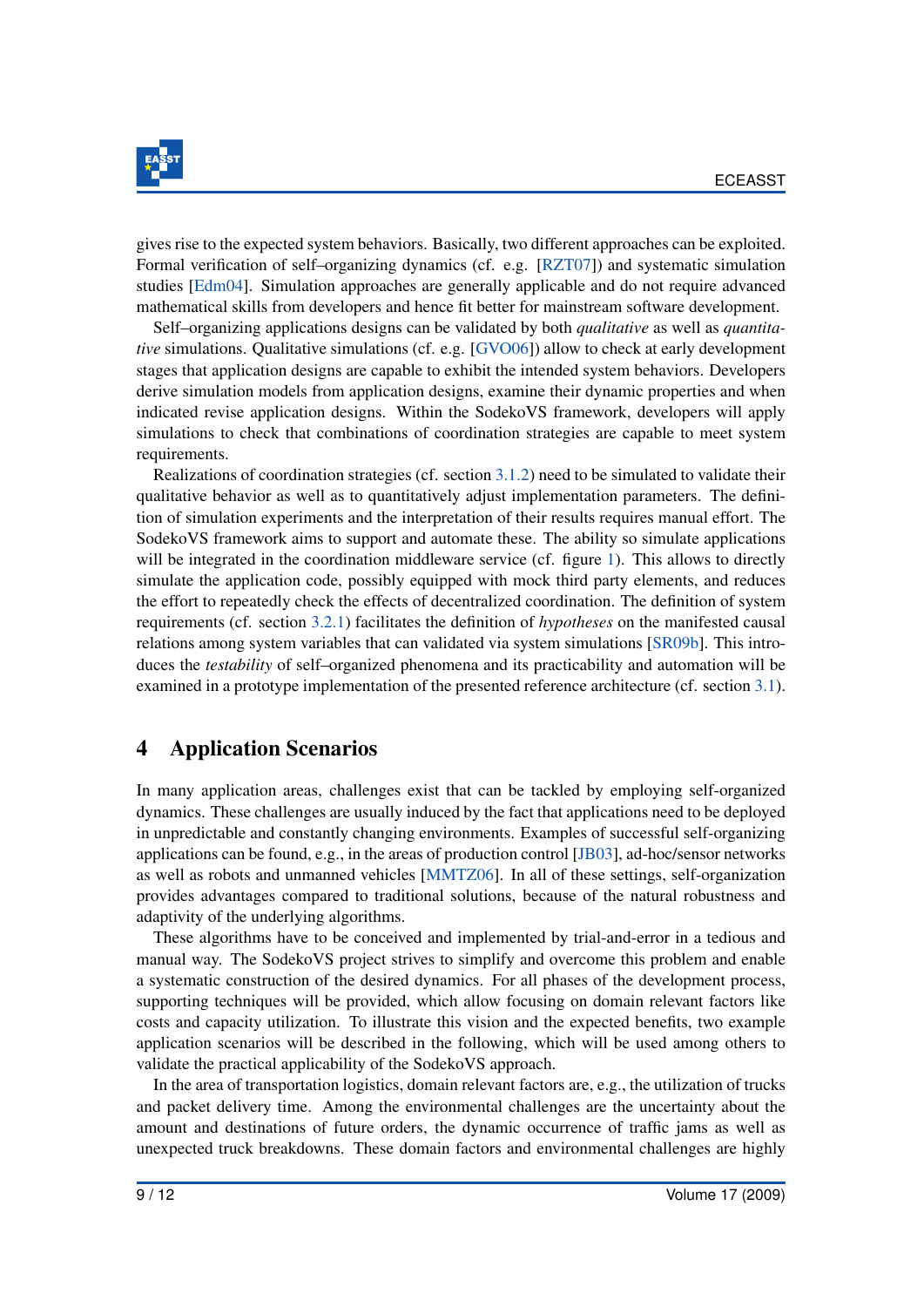

interrelated. Instead of fighting the connections between factors, the SodekoVS approach focuses on exploiting existing and newly introduced feedback loops to robustly and adaptively balance domain factors as desired. In this respect, self-organized resource/task allocation can be used to balance truck utilization vs. packet delivery time and self-organized routing algorithms ensure that trucks follow nearly optimal routes even in the presence of potential traffic jams  $[PBS<sup>+</sup>08]$  $[PBS<sup>+</sup>08]$ .

The management of application within Service–Oriented Architectures (SOA) poses considerable administrative overhead. The reduction of this expense factor is of economic interest. Application elements like databases, application servers and (web) services, are complicated software components that often require manual administration. E.g. in  $[KLT^+08]$  $[KLT^+08]$ , it has been proposed to save energy (cost) by adaptively switching physical servers. The deployment of application services is also subject to manual adaptation. E.g. when service demands are fluctuating over time and locations, application placements need to be adjusted (cf. e.g. [\[NT04\]](#page-11-7)). The SodekoVS approach provides coordination media that allow to distribute feedback loops among system entities, i.e. to exchange coordination relevant information that trigger component adjustments. E.g. service brokers may publish service demands and (physical) servers may publish the availability of resources, i.e. the ability to host web services. These information would allow managers of service endpoints to balance service deployments with service workloads. The declarative integration of a comparable coordination strategy is discussed in [\[SR08b\]](#page-12-5).

### 5 Conclusions

In this paper it was argued that in many challenging application areas properties like robustness and adaptability are inevitable. In order to provide these properties it is necessary to consider decentralized solutions without a single point of failure. For the coordination of such systems self-organization can be used, but the integration of self-organizing coordination strategies into software systems is a non-trivial activity. Hence, in this paper the vision of a novel development approach for constructing self-organizing systems in a systematical software engineering way was presented. This vision is currently pursued in the context of the SodekoVS project.

Starting point for realizing the vision consists in a new general conceptual framework for building self-organized applications. This framework proposes a generic reference architecture as well as a methodical development support. The reference architecture illustrates which constituents make-up a self-organized application and how these constituents interact, while the development approach shows, which additional activities should be performed in each of the standard development phases. By using the conceptual framework, the current state of the art, the preliminary results of the project as well as the open research questions have been discussed.

Future work concerns the outlined challenges, particularly the realization of the presented coordination architecture, generic coordination environment models and their validation via an integrated simulation support. Moreover, the developed concepts and tools will be used to realize software demonstrators in the outlined application scenarios.

#### Acknowledgments

SodekoVS is funded by the Deutsche Forschungsgemeinschaft (DFG).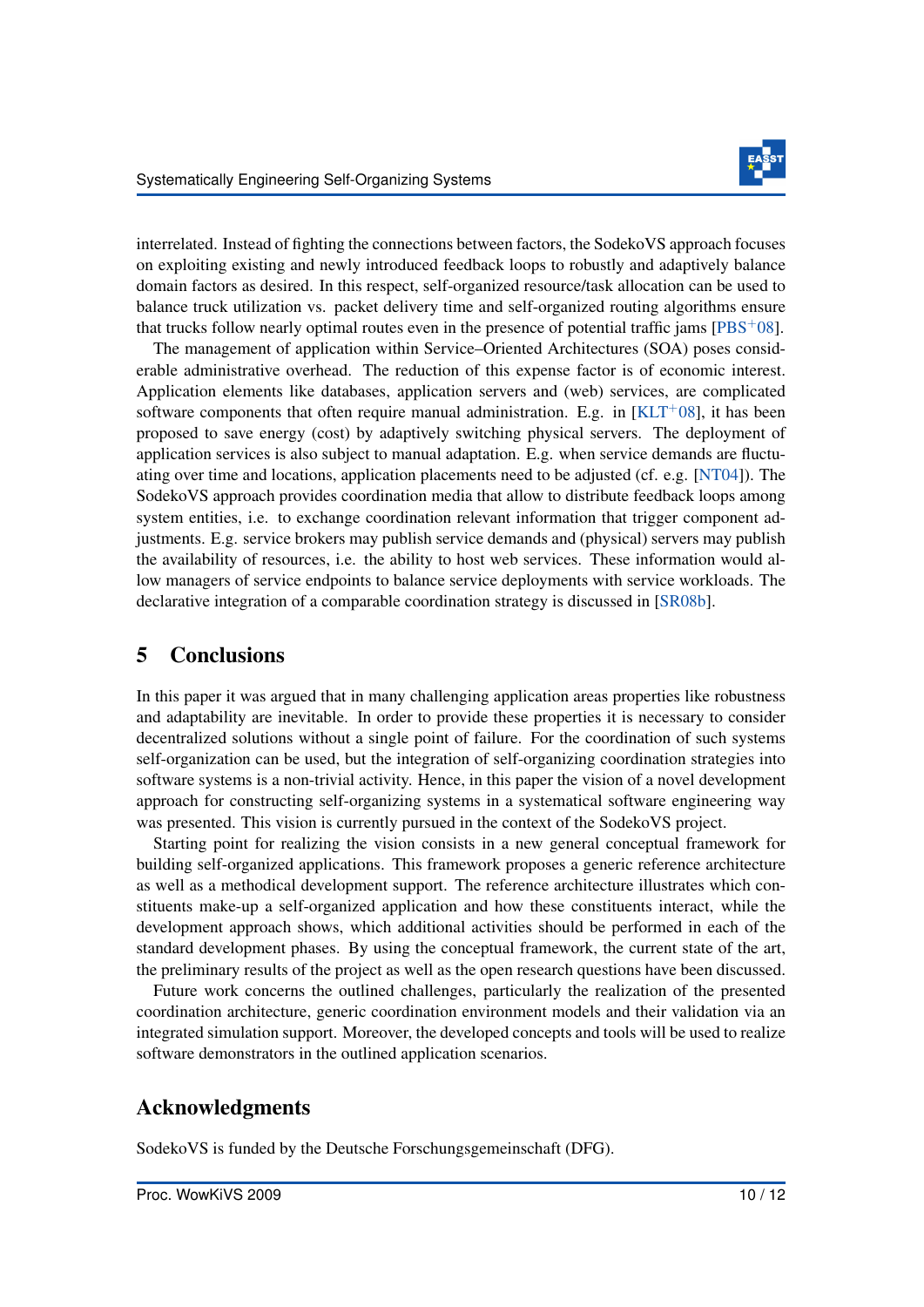

## Bibliography

- <span id="page-11-4"></span>[DH04] T. DeWolf, T. Holvoet. Emergence and self-organisation: a statement of similarities and differences. In *Proceedings of ESOA'04*. Pp. 96–110. 2004.
- <span id="page-11-9"></span>[DH06a] T. DeWolf, T. Holvoet. Decentralised Coordination Mechanisms as Design Patterns for Self-Organising Emergent Applications. In *Proceedings of ESOA'06*. 2006.
- <span id="page-11-11"></span>[DH06b] T. DeWolf, T. Holvoet. A Taxonomy for Self-\* Properties in Decentralised Autonomic Computing. In *Autonomic Computing: Concepts, Infrastructure, and Applications*. 2006.
- <span id="page-11-10"></span>[Edm04] B. Edmonds. Using the Experimental Method to Produce Reliable Self-Organised Systems. In *Engineering Self Organising Sytems*. LNAI 3464, pp. 84–99. 2004.
- <span id="page-11-12"></span>[GVO06] L. Gardelli, M. Viroli, A. Omicini. On the Role of Simulations in Engineering Selforganising MAS: The Case of an Intrusion Detection System in TuCSoN. In *Engineering Self-Organising Systems*. LNAI 3910. 2006.
- <span id="page-11-2"></span>[HM08] M. C. Huebscher, J. A. McCann. A survey of autonomic computing—degrees, models, and applications. *ACM Comput. Surv.* 40(3):1–28, 2008.
- <span id="page-11-13"></span>[JB03] N. R. Jennings, S. Bussmann. Agent-based control systems. *IEEE Control Systems* 23(3):61–74, 2003.
- <span id="page-11-0"></span>[KLT<sup>+</sup>08] R. D. J. O. Kephart, C. Lefurgy, G. Tesauro, D. W. Levine, H. Chan. Autonomic Multi–Agent management of Power and Performance in Data Centers. In *Proc. of AAMAS 2008 – Industry and Applications Track*. Pp. 107–114. 2008.
- <span id="page-11-8"></span>[MMTZ06] M. Mamei, R. Menezes, R. Tolksdorf, F. Zambonelli. Case studies for selforganization in computer science. *J. Syst. Archit.* 52(8):443–460, 2006.
- <span id="page-11-5"></span>[Mog05] J. C. Mogul. Emergent (Mis)behavior vs. Complex Software Systems. Technical report HPL-2006-2, HP Laboratories Palo Alto, 2005.
- <span id="page-11-1"></span> $[MWJ<sup>+</sup>07]$  G. Mühl, M. Werner, M. A. Jaeger, K. Herrmann, H. Parzyjegla. On the Definitions of Self-Managing and Self-Organizing Systems. In *Proc. of KIVS 2007*. 2007.
- <span id="page-11-7"></span>[NT04] S. Nakrani, C. Tovey. On Honey Bees and Dynamic Server Allocation in Internet Hosting Centers. *Adaptive Behavior* 12(3-4):223–240, 2004.
- <span id="page-11-6"></span>[PB04] H. V. D. Parunak, S. Brueckner. Engineering Swarming Systems. In *Methodologies and Software Engineering for Agent Systems*. Pp. 341–376. 2004.
- <span id="page-11-14"></span>[PBS+08] A. Pokahr, L. Braubach, J. Sudeikat, W. Renz, W. Lamersdorf. Simulation and Implementation of Logistics Systems based on Agent Technology. In *HICL*. 2008.
- <span id="page-11-3"></span> $[RMB<sup>+</sup>06]$  U. Richter, M. Mnif, J. Branke, C. Müller-Schloer, H. Schmeck. Towards a generic observer/controller architecture for Organic Computing. In *INFORMATIK*. 2006.